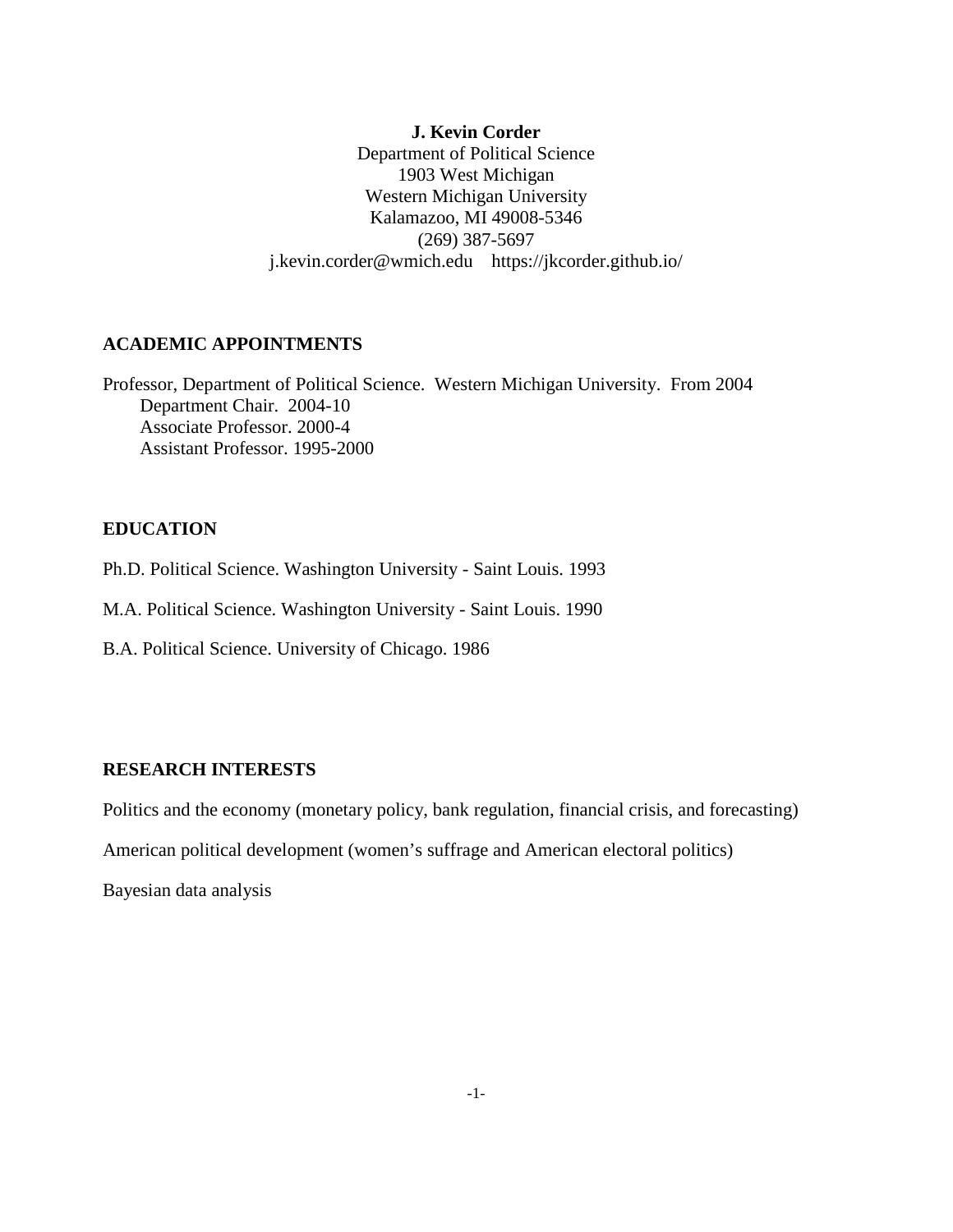## **PUBLICATIONS**

## **Books**

A Century of Votes for Women: American Elections Since Suffrage. With Christina Wolbrecht. New York: Cambridge University Press. (2020) Winner of the American Political Science Association **Victoria Schuck Prize** for best book on women in politics in the calendar year Reviewed in *Perspectives on Politics* (December 2020*), American, Historical Review* (September 2021), *MS* (March 2020). *Journal of Women, Politics & Policy* (November 2020), *The Forum* (February, 2021). Profiled, mentioned or reviewed in *Newsweek*, *Kirkus Reviews*, *Foreword Reviews*, *Publishers Weekly, Smithsonian Magazine, The Wall Street Journal, 538, The Economist*

Counting Women's Ballots: Female Voters from Suffrage Through the New Deal. With Christina Wolbrecht. New York: Cambridge University Press. (2016) Winner of the American Political Science Association **Victoria Schuck Prize** for best book on women in politics in the calendar year Reviewed in the *Journal of Politics* (February 2018) and the *Journal of American History* (March 2018)

The Fed and the Credit Crisis. Boulder, CO: Lynne Rienner Publishers. (2012) Reviewed in *Perspective on Politics.* (March 2013)

Central Bank Autonomy: The Federal Reserve System in American Politics. New York: Routledge. (1998)

## **Peer-reviewed articles**

"Factors Motivating the Timing of COVID-19 Shelter in Place Orders by U.S. Governors." With Matthew Mingus and Daria Blinova. *Policy Design and Practice*. (October 2020)

"Turning Rights into Ballots: The Uneven Integration of Women into Electoral Politics after Suffrage." With Christina Wolbrecht. *PS: Political Science and Politics*. (July 2020)

"How do Social Security Benefits Vary by State? The Surprising Impact of Unemployment" With LaTasha Chaffin. *Journal of Public Policy*. (September 2018)

"The Federal Reserve System and the Credit Crisis" *Public Administration Review*. (July 2009)

"Explaining Bureaucratic Optimism: Theory and Evidence from U.S. Federal Executive Agency Macroeconomic Forecasts" With George Krause. *American Political Science Review. (*February 2007)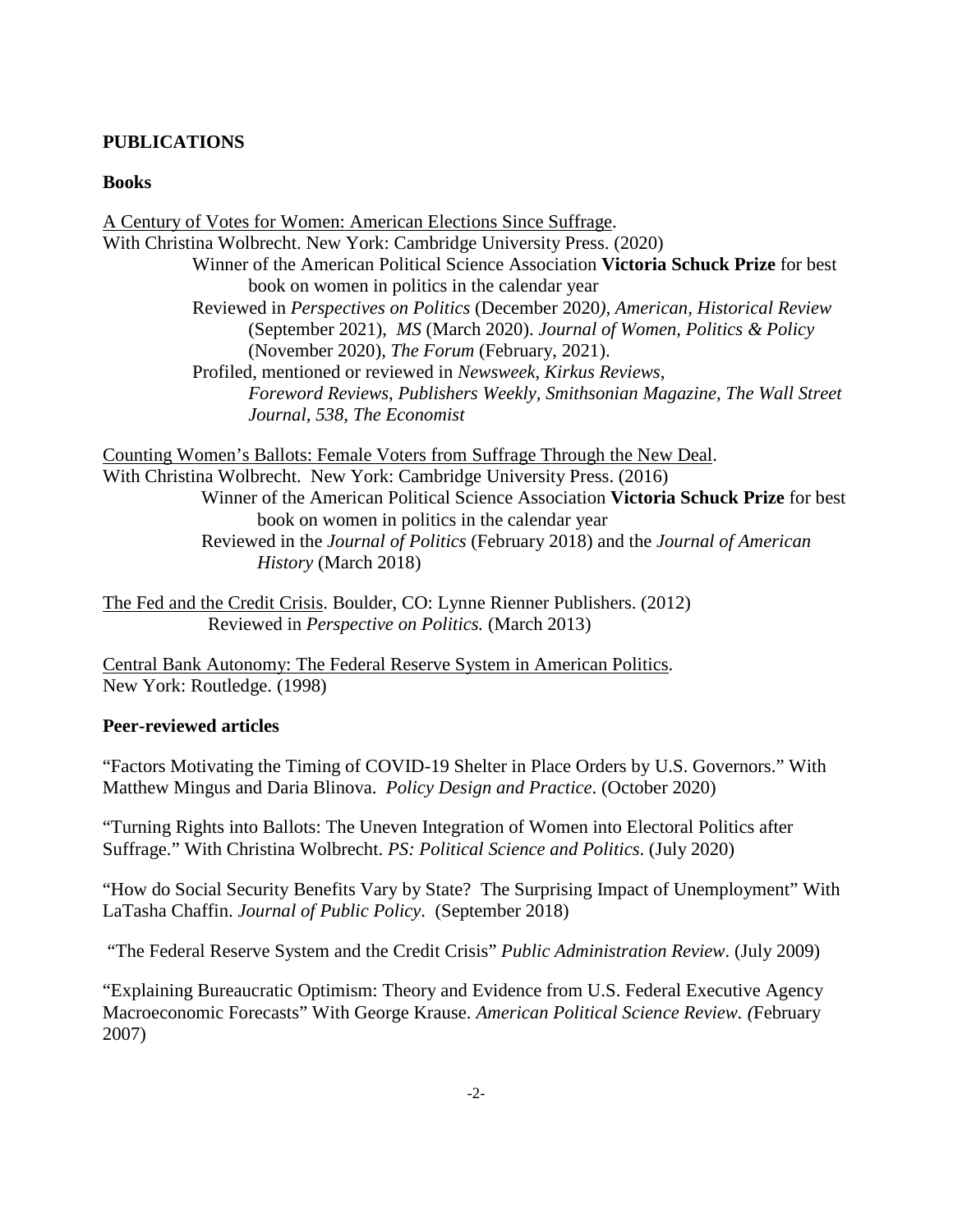"Women's Turnout After Suffrage: New Answers to Old Questions". With Christina Wolbrecht. *Journal of Politics.* (February 2006)

"Managing Uncertainty: The Bias and Efficiency of Federal Macroeconomic Forecasts*" Journal of Public Administration Research and Theory*. (January 2005)

"Privatizing Federal Credit Programs: Why Sallie Mae?" With Susan Hoffmann. *Public Administration Review*. (March/April 2004)

"Are federal programs immortal? Reconciling competing perspectives on program longevity" *American Politics Research*. (January 2004)

"Acquiring New Technology: Comparing Nonprofit and Public Sector Agencies." *Administration and Society.* (May 2001)

"Political Control of Federal Credit Subsidy: Small Business Administration 7(a) Loan Guarantees." *American Review of Public Administration.* (June 1998)

# **Book chapters**

"Disappointed Hopes? Female Voters and the 1924 Progressive Surge." With Christina Wolbrecht. In 100 Years of the Nineteenth Amendment: An Appraisal of Women's Political Activism. Banaszak, Lee Ann and Holly McCammon, eds. New York: Oxford University Press. (2018)

"Using Prior Information to Aid Ecological Inference: A Bayesian Approach." With Christina Wolbrecht. In New Advances in Ecological Inference. King, Gary, Ari Rosen, and Martin Tanner, eds. New York: Cambridge University Press. (2004)

"Structural Choice and Political Control of Bureaucracy: Updating Federal Credit Programs." In Politics, Policy, and Organizations: Frontiers in the Scientific Study of Bureaucracy. Krause, George A., and Kenneth J. Meier, eds. Ann Arbor, MI: University of Michigan Press. (2003)

## **Other published work**

"The Impact of the 19th Amendment." *Mischiefs of Faction*. With Christina Wolbrecht (August 26, 2020)

"What Will Women Voters Do?" *Newsweek.* With Christina Wolbrecht. (February 7, 2020)

"Did women vote once they had the opportunity?" With Christina Wolbrecht. *American Bar Association Insights on Law and Society.* (2019).

"Was women's suffrage a failure? What new evidence tells us about the first women voters." The Monkey Cage. *The Washington Post* (August 26, 2016).

Discussion on the paper by Wakefield. With Christina Wolbrecht*. Journal of the Royal Statistical Society*: Series A (Statistics in Society). 167: 435. (2004)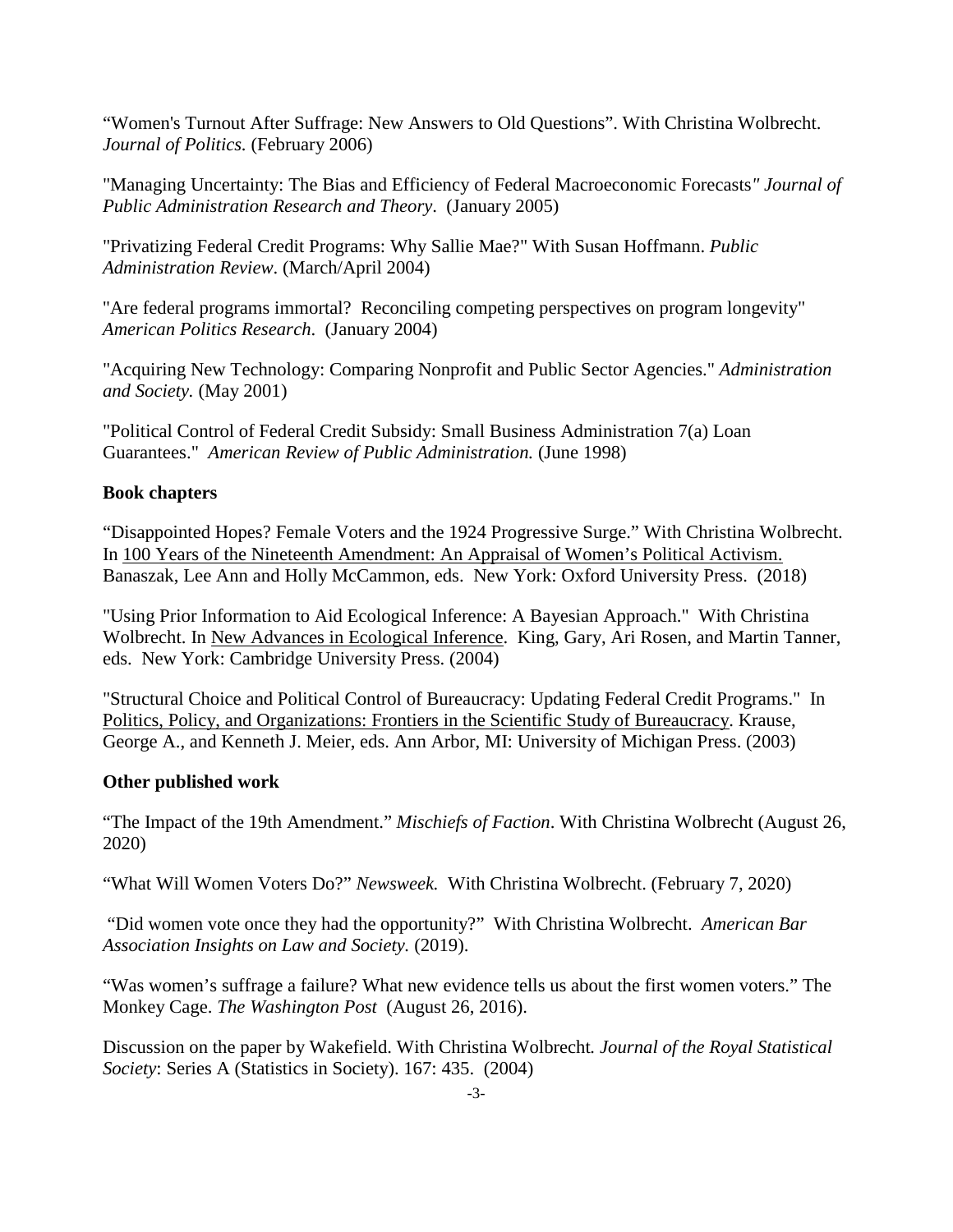Review of Big Government and Affirmative Action: The Scandalous History of the Small Business Administration. by Jonathan J. Bean. *Political Research Quarterly*. 117(1):148-9. (Spring 2002)

### **Work in progress**

Regulating Banks in a Global Economy. [Book manuscript]

## **EXTERNAL FUNDING AND AWARDS**

Victoria Schuck Award. For the best book published on women and politics in the calendar year. *American Political Science Association*. September 2021. With Christina Wolbrecht

Victoria Schuck Award. For the best book published on women and politics in the calendar year. *American Political Science Association*. September 2017. With Christina Wolbrecht

Fulbright Research Scholar. Fulbright-Schuman Program. *Commission for Educational Exchange between the USA, Belgium and Luxembourg*. To conduct research on the financial crisis in Malta and the United Kingdom. April 2013

Research Grant. *Association for Institutional Research / National Center for Education Statistics / National Science Foundation.* "College Financing and College Completion: Using Ecological Inference to Investigate How Types of Aid Received Affects Retention and Graduation Outcomes" April, 2004. (\$20,606 to WMU) With Kathryn Corder and Tracy Pattok

Carrie Chapman Catt Prize for Research on Women and Politics. *Carrie Chapman Catt Center for Women and Politics*. Iowa State University. September 1999. With Christina Wolbrecht

Research Grant. *National Science Foundation.* Political Science Program. "Collaborative Research on Women's Vote Choice and Turnout in the 1920s and early 1930s." June 1999. (\$34,622 to WMU) (Total: \$108,435) With Christina Wolbrecht

Dwight Eisenhower/Clifford Roberts Graduate Fellowship. *Eisenhower Institute for World Affairs*. Washington DC. 1992 (\$10,000)

## **INSTRUCTION**

#### *Graduate seminars*

Political Analysis I & II, Foundations of American Politics, American Political Development The Bureaucracy, Quantitative Data Analysis [School of Public Affairs and Administration]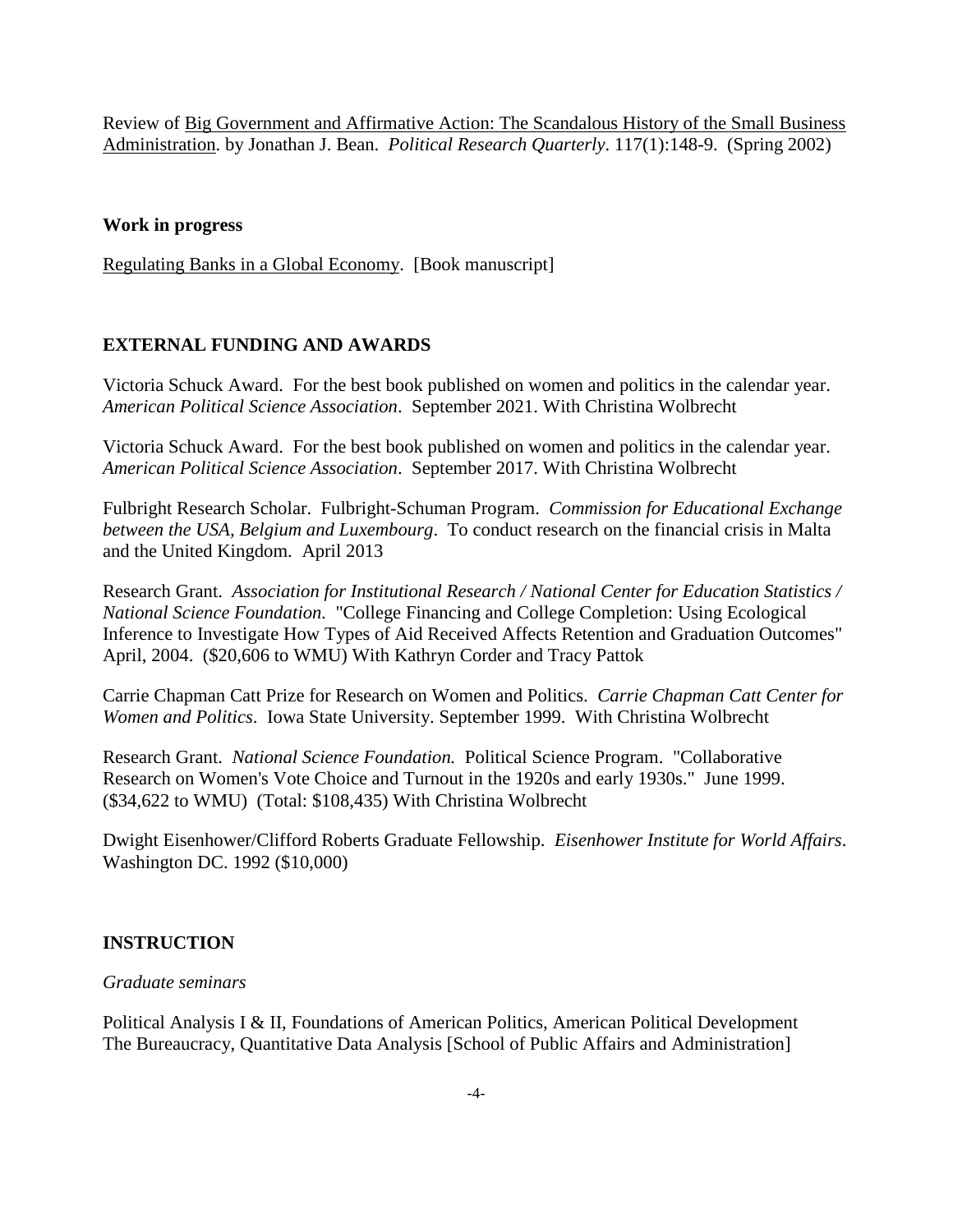#### *Undergraduate courses*

National Government, Law and Literature, Introduction to Public Policy, The Presidency, Data Analysis for Politics and Policy, Public Policy and the Economy, Critical Thinking about Politics

### *Dissertation committees*

Okoli, Chikezie. Policy Uncertainty and FDI Inflows into the United States (Economics, 2021).

Mengistu, Daniel. Macroeconomic Impacts of U.S. Quantitative Easing in Latin America (Economics, 2021).

Koch, Brandon. Increasing Odds: the Impact of Casino Gaming Size, Location, and Economic Stream Style Differences on County Revenue in Pennsylvania (Public Administration, 2020).

Mohammed Humaid Aljanah. Leadership, Satisfaction, Commitment, and Turnover Intention in the United Arab Emirates Public Sector. (Public Administration, 2019).

Nanda Ayu Wijayant. Banking Supervisory and Regulatory Policy in Developing Countries: An Analysis of Determinants and Impacts (Public Administration, 2019)

Arooq, Riyadh. Analyzing Unemployment, Education-Occupation Mismatch, and Immigrants' Participation in the US Labor Market (Economics, 2019)

Shen, Chen. Three Essays on the Impacts of China's Monetary Policy (Economics, 2018)

Ofori-Acheampong, Frank. Three Essays on Asset Price Bubbles (Economics, 2018)

Lluberes, George. Controlling Political Corruption in Latin America: Institutional Constraints on Executive Power (Political Science, 2017)

Perez, Sarah. A House Divided Cannot Stand: The Case for Latino-Black Coalitions (Political Science, 2017)

Beougher, Mark. Who Controls Immigration Judges? Towards a Multi-Institutional Model of Administrative Judge Behavior (Political Science, 2016)

Squires, James. Three Essays on Finance, Agricultural Aid, and Development (Economics, 2016)

Wei, Wan. Three Essays on Monetary Policy and Exchange Rate Behavior (Economics, 2016)

Ulsonoy, Hulya. Do Parties Matter? A Political Model of Monetary Policy in Open Economies (Political Science, 2016)

Berkenpas, Joshua. The Behavioral Revolution Mythology in Contemporary Political Science (Political Science, 2016)

Marisha Lina Lecea. Citizenship, Politics and Process: A Cross National Study of Citizenship Regimes. (2015, Political Science)

Sung, Pei-Ju. The Impact of Uncertainty on Data Revision (Economics, 2015)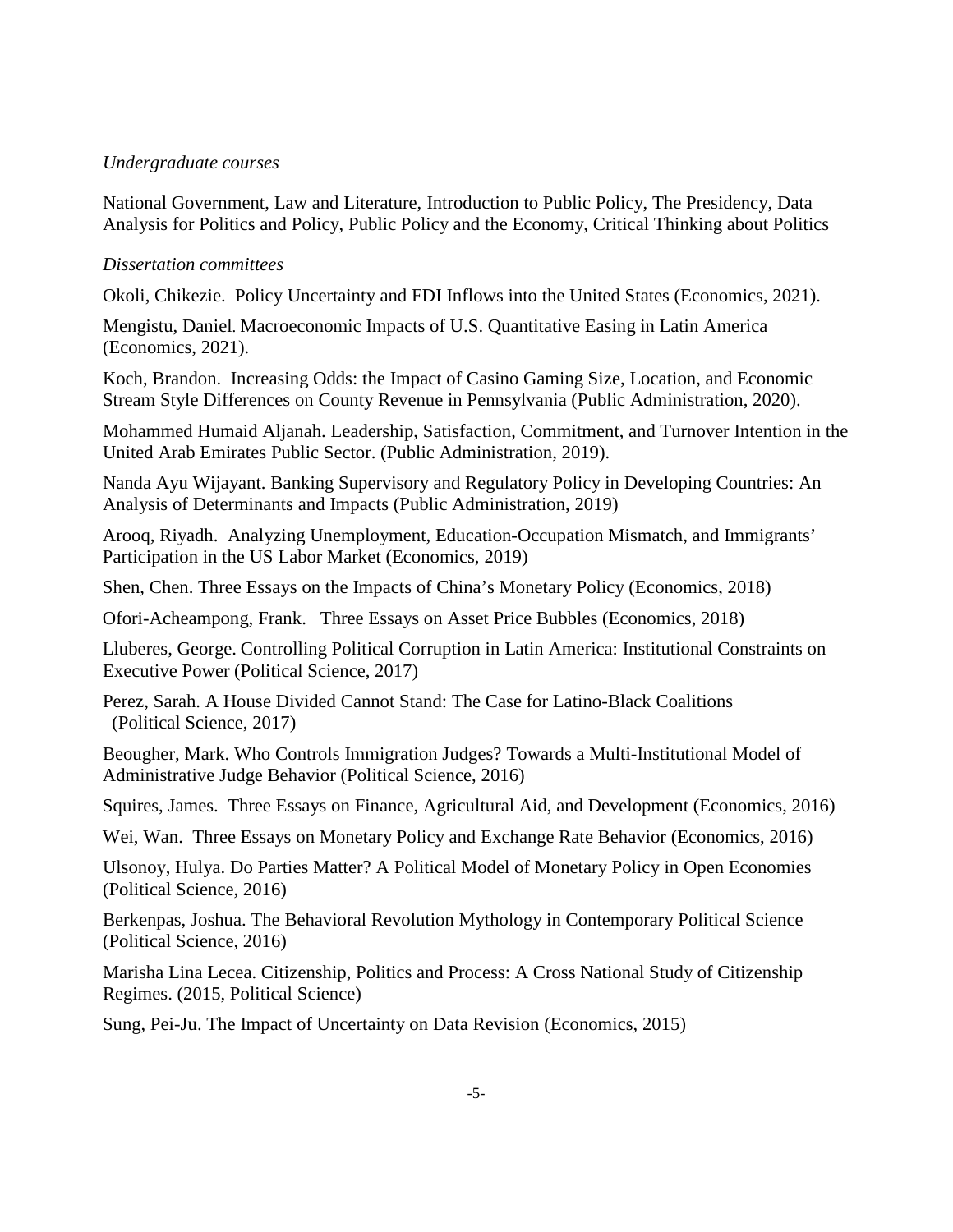Romano, Michael. Mediated Homestyle: Congressional Strategy and Local Press Relations in the 111th House of Representatives. (Political Science, 2014)

Curry, Todd. The Contours of Judicial Tenure in State Courts of Last Resort: Accountability vs. Independence. (Political Science, 2013)

Chaffin, LaTasha (Chair). The War on Joblessness. (Political Science, 2013)

Arsenault, Matthew. Varieties of Politics, Varieties of Capitalism: The Effects of Political Institutions on Capitalist Diversity (Political Science, 2012)

Gashaw, Tamrat. Three Essays on Banking Foreign Direct Investment. (Economics, 2012)

Myers, Marcella. Important or Impotent: Radical Right Political Parties and Social Policymaking in Germany and Austria. (Political Science, 2011)

Raveloharimisy, Joel. Becoming Formal or Informal Entrepreneurs: What Explains the African Case? (Political Science, 2011)

Mussa, Abeba. Three Essays on Financial Markets and Monetary Policy. (Economics, 2010)

Andrews, Gordon. Undoing Plessy: Charles Hamilton Houston, Race and the Labor of the Law. (History, 2011)

Watts, Yazminne (Chair). Degrees of Institutionalization. Family Planning Policies and Programs in Senegal, 1980-2005. (Political Science, 2009)

Harutyunyan, Arus. Contesting National Identities in an Ethnically Homogeneous State: The Case of Armenian Democratization (Political Science, 2008)

Dede, Alper (Chair) Islamism, State Control over Religion and Social Identity: Turkey and Egypt (Political Science, 2008)

Mishra, Sagikra. Essays on Asymmetric Loss and Learning in Macroeconomic Forecasting (Economics, 2008)

Guetschow, Gregg. Coordination, Collaboration and Culture: Local Economic Development in a Time of Networks (Public Administration, 2007)

Senbet, Dawit. Estimating the Impact, Transmission Mechanism and Reaction Function of Monetary Policy: A Factor- Augmented Vector Autoregressive (FAVAR) Approach (Economics, 2007)

Kwon, Uisoon (Chair) Who Voted? Social Class and Participation in United States Presidential Elections (Political Science, 2005)

Abdel Fattah, Moataz. Islam and Democracy: An Empirical Examination of Muslims' Political Culture (Political Science, 2004)

Eid, Ashraf. Determinants of Aggregate R&D, Role of Fiscal Policy, and the Effects of Government R&D on Economic Growth (Economics, 2004)

Younus, Sayera. Essays on Monetary Policy in Bangladesh (Economics, 2003)

Hokenmaier, Karl. Education, Social Security, and the Welfare State: Alternative Policy Choices in the United States and Germany (Political Science, 2002)